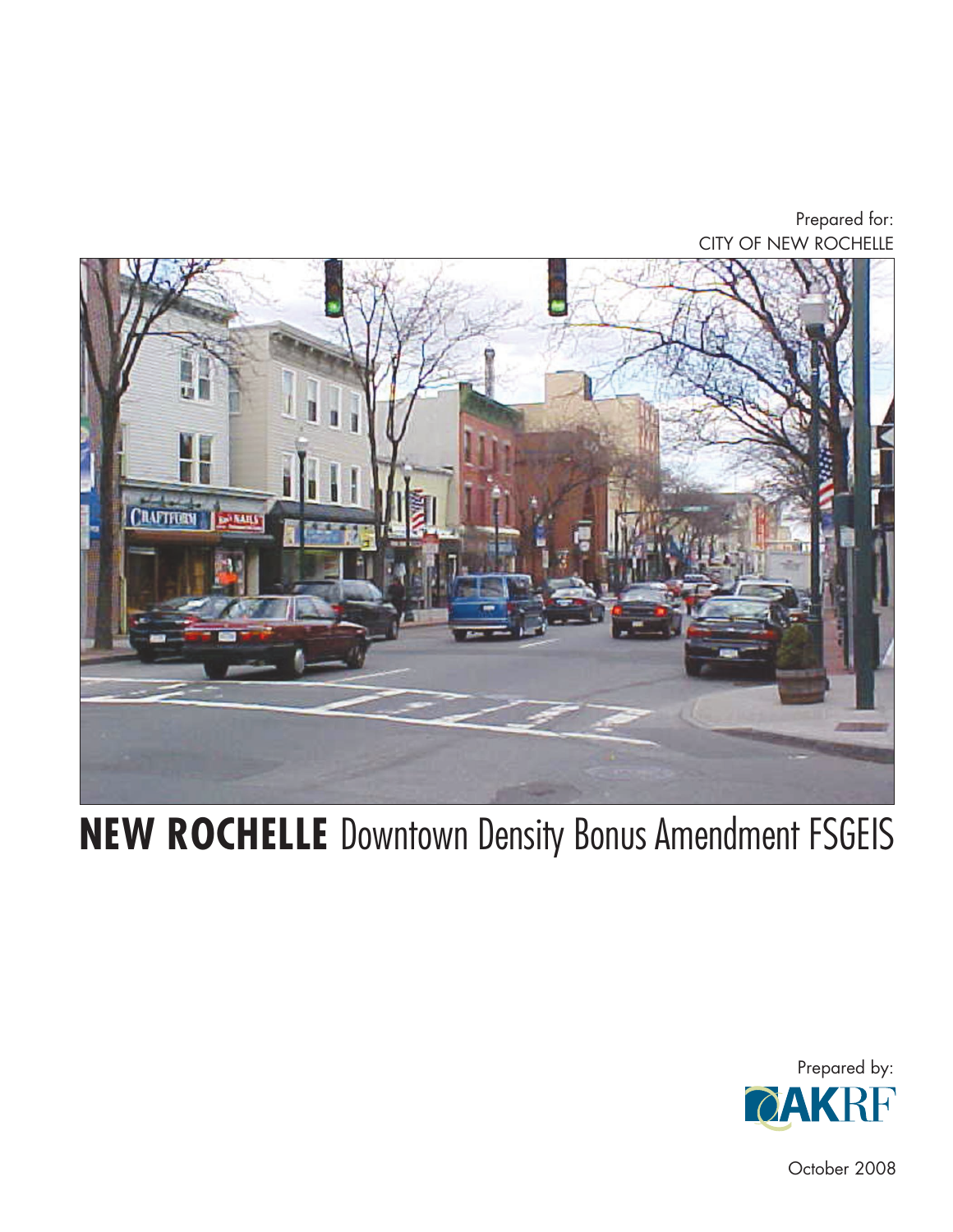# **CITY OF NEW ROCHELLE DOWNTOWN DENSITY BONUS AMENDMENTS**

### FINAL SUPPLEMENTAL GENERIC ENVIRONMENTAL IMPACT STATEMENT

October 16, 2008

Lead Agency: City of New Rochelle City Council

Prepared by: AKRF, Inc.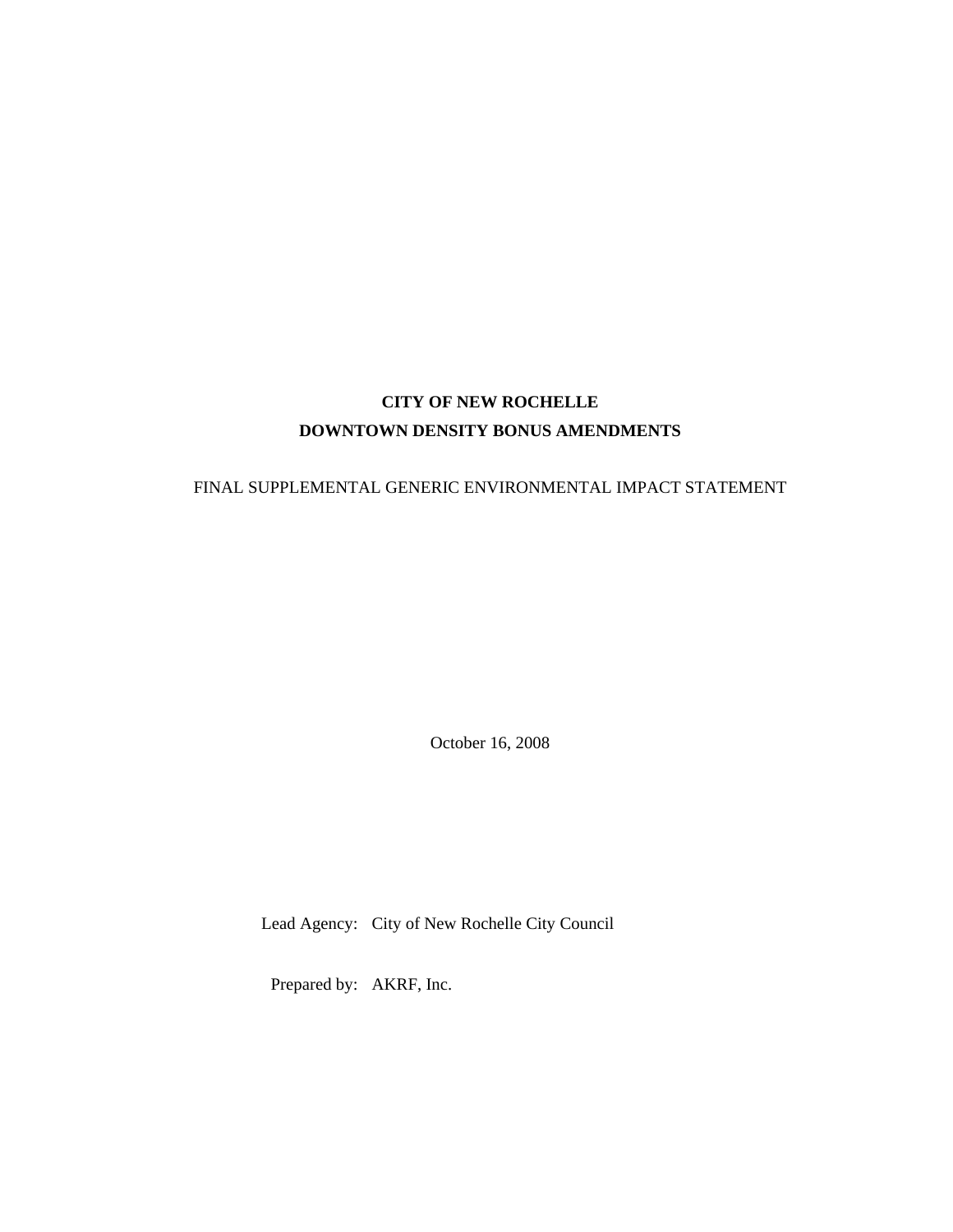#### **DOWNTOWN DENSITY BONUS AMENDMENTS FINAL SUPPLEMENTAL GENERIC ENVIRONMENTAL IMPACT STATEMENT**

| Project Name:                      | Downtown Density Bonus (DDB) Amendments                                                                 |
|------------------------------------|---------------------------------------------------------------------------------------------------------|
| Project Location:                  | DB, DMU, and DMUR Zoning Districts within the Central<br>Parking Area                                   |
| Lead Agency:                       | City of New Rochelle City Council<br>515 North Avenue<br>New Rochelle, NY 10801                         |
| Lead Agency Contact:               | Mr. Craig King, Commissioner<br>Department of Development<br>515 North Avenue<br>New Rochelle, NY 10801 |
| Prepared By:                       | AKRF, Inc.<br>34 South Broadway<br>White Plains, New York 10601                                         |
| Special SEQRA Counsel:             | Michael Zarin<br>Zarin & Steinmetz                                                                      |
| Date of Acceptance as Complete:    | October 16, 2008                                                                                        |
| <b>Public Hearing Date:</b>        | November 10, 2008                                                                                       |
| <b>Public Comment Period Ends:</b> | November 20, 2008                                                                                       |

This document is the Final Supplemental Generic Environmental Impact Statement for the above-referenced project. Copies are available for review at the office of the Lead Agency. Comments are solicited and may be submitted to the Lead Agency.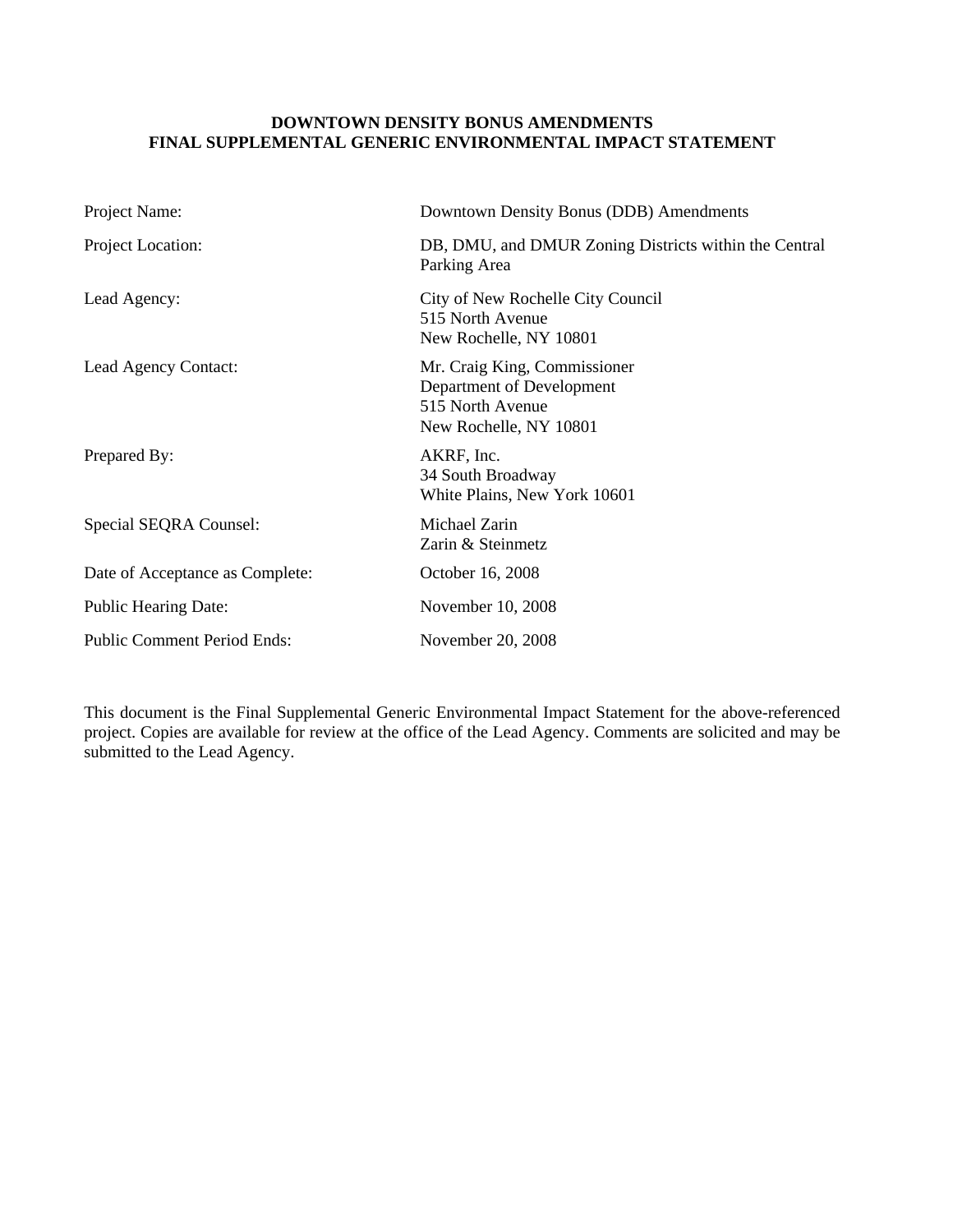# **Table of Contents**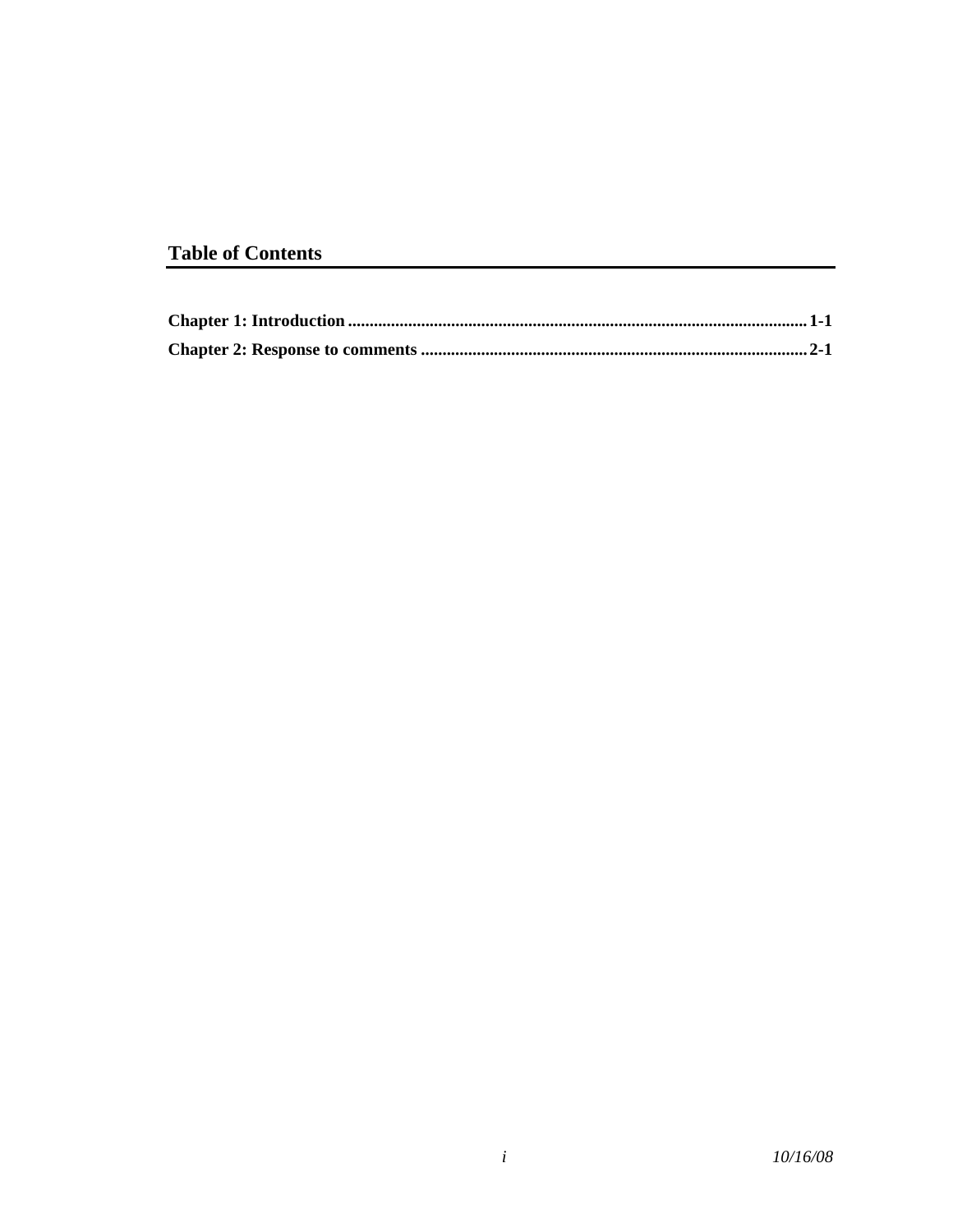### **Chapter 1:** Introduction

# **A. INTRODUCTION**

The City Council of the City of New Rochelle (the "City") proposes to repeal the Downtown Density Bonus (DDB) Overlay Zone (§ 331-85.3 of the City's Zoning Code) and create a new DDB Floating Overlay Zone (§ 331-153 and 331-154 of the City's Zoning Code) (the "Proposed Action") to permit additional Floor Area Ratio (FAR) and height at certain locations within the Downtown Business (DB), Downtown Mixed Use (DMU), and Downtown Mixed Use Urban Renewal (DMUR) zoning districts within the Central Parking Area.

On May 16, 2006, through Ordinance No. 110-2006, the City Council adopted an initial DDB Overlay Zone that allows development with an FAR of up to 4.0 on parcels or assemblages of up to 10,000 square feet in the DB Zoning District and with an FAR up to 5.5 and 9.0 on parcels at least 60,000 square feet in the DMU and DMUR Zoning Districts, respectively. In addition, the initial DDB Overlay Zone permits a total height not exceeding 390 feet on qualifying parcels in the DMU and DMUR Zoning Districts. Both FAR and height bonuses require City Council Special Permit approval subject to provision of specified "Public Benefits" and a City Council determination that the public benefits obtained by virtue of the density bonus substantially meet the goals of the City as expressed in the City's Comprehensive Plan and that the applicant demonstrates to the Council's satisfaction that sufficient capacity exists within water supply, wastewater conveyance and treatment, and roadway infrastructure to support the density bonus or that appropriate mitigation is provided to the maximum extent practicable.

Following adoption of the initial DDB Overlay Zone, and as part of the City's evaluation of several applications seeking height and/or density bonuses, the City has determined that additional amendments (the Proposed Action) are required to achieve the intended goals of the DDB Overlay and the City's downtown redevelopment goals as expressed in the City's Comprehensive Plan. Specifically, the City is considering repealing the original DDB Overlay Zone and creating a new DDB Floating Overlay Zone that would permit an FAR bonus of up to 6.0 FAR (to a total maximum of 11.5 FAR) in the DMUR Zoning District and additional height of up to 500 feet in the DMU and DMUR Zoning District. The change to a Floating Overlay Zone would clarify that FAR and/or height bonuses are not to be considered as-of-right subject to simple consistency with Special Permit standards, but are granted solely at the discretion of the City Council based upon a number of objective and legislative policy factors relating to the Public Benefits offered in return for the bonuses. The Proposed Action also includes the possibility of attainment of certain "green building" standards defined by the United States Green Building Council's (USGBC) Leadership in Energy and Environmental Design (LEED) program as "Public Benefits" for which density bonuses may be sought in the DB, DMU, and DMUR Zoning Districts.

This document is the Final Supplemental Generic Environmental Impact Statement (FSGEIS) for the Proposed Action. This FSGEIS was prepared pursuant to the State Environmental Quality Review Act (SEQRA) (Article 8 of Environmental Conservation Law) and its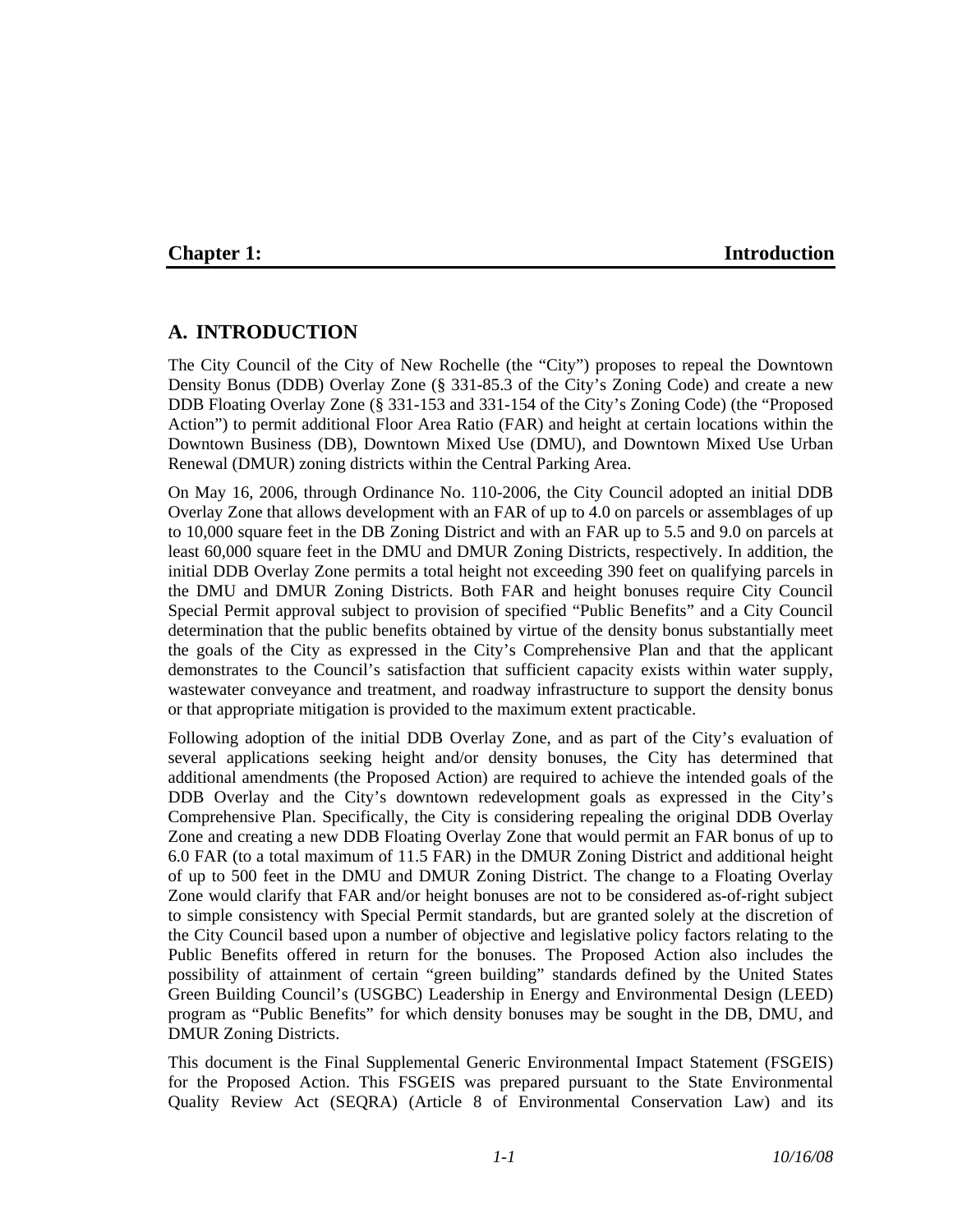implementing regulations (6 NYCRR Part 617). The Draft Supplemental Generic Environmental Impact Statement (DSGEIS), which was issued a Notice of Completeness by the City Council of the City of New Rochelle (acting as Lead Agency) on September 24, 2007, is hereby incorporated by reference. The Draft Generic Environmental Impact Statement (DGEIS) on the initial DDB Overlay Zoning District, for which the City Council issued a Notice of Completeness on January 17, 2006, and the Final Generic Environmental Impact Statement (FGEIS) on the initial DDB Overlay Zoning District, for which the City Council issued a Notice of Completeness on April 20, 2006, are also hereby incorporated by reference.

A public hearing on the Proposed Action was duly noticed and held on November 20, 2007, for the purpose of hearing any public comment on the Proposed Action and DSGEIS. Written comments on the Proposed Action and DSGEIS were accepted for a period no less than 10 days following the close of the public hearing until November 30, 2007. No written comments were received and only one individual spoke at the public hearing.

Pursuant to 6 NYCRR 617, the purpose of this FSGEIS for the Proposed Action is to respond to the single public comment made during the public hearing. Chapter 2 provides a response to the comment received on the Proposed Action. There have been no revisions to the Proposed Action based upon public comment.

The Proposed Action involves repealing § 331-85.3. of the City's Zoning Code (Downtown Density Bonus (DDB) Overlay Zone) and creating § 331-153 and 331-154 (Downtown Density Bonus (DDB) Floating Overlay Zone.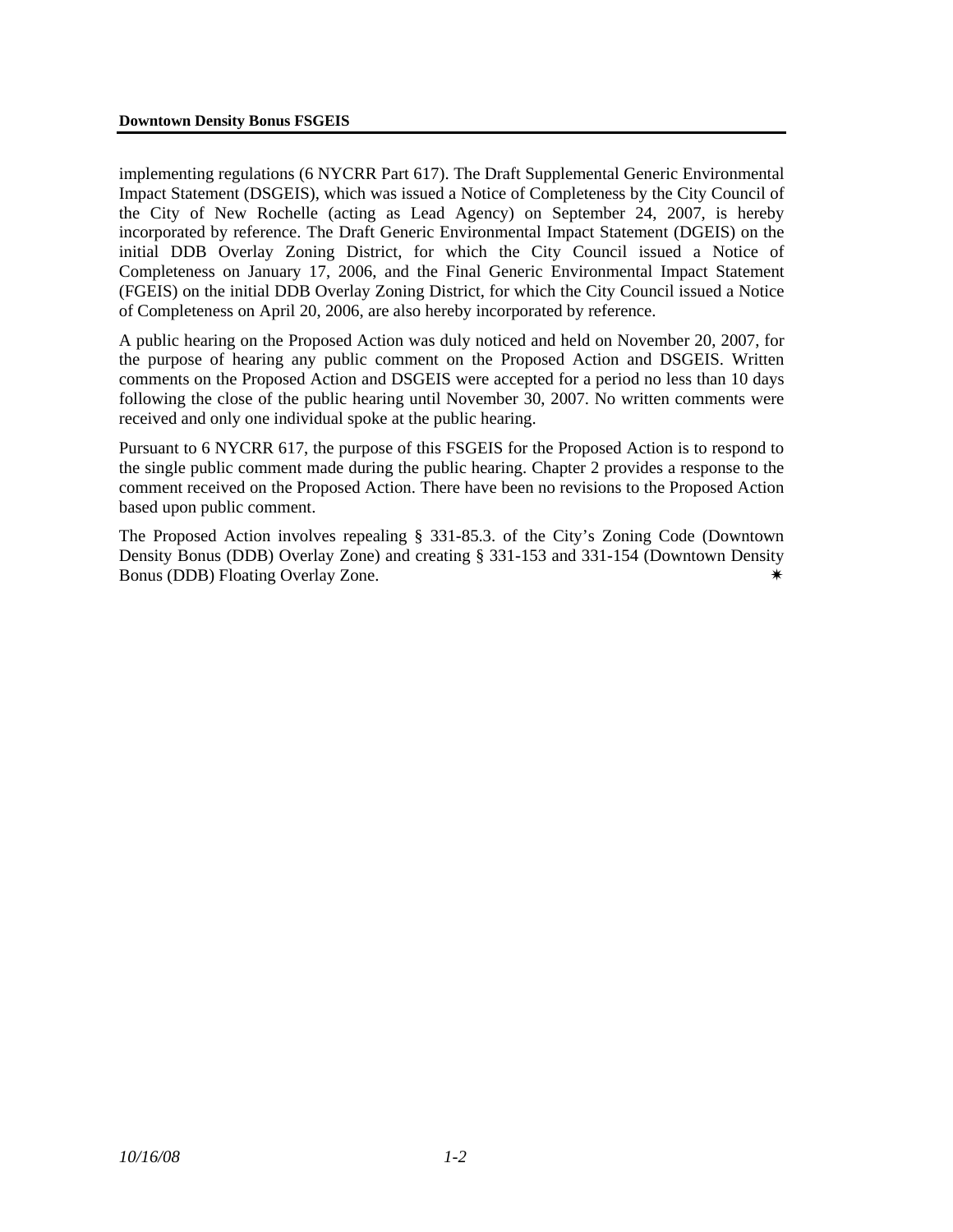### **Chapter 2:** Response to Comments

# **A. INTRODUCTION**

This chapter lists all comments received during the public comment period. A public hearing was held on November 20, 2007. A written comment period was open until November 30, 2007, but no written comments were received.

The FSGEIS provides a response to each comment made during the public hearing on the Draft Supplemental Generic Environmental Impact Statement (DSGEIS). Only one comment was received at the public hearing. The DSGEIS is made a part of this FSGEIS by reference.

At its October 16, 2008, regular meeting the Common Council voted to accept the FSGEIS as complete, adequate, accurate and responsive to comments received regarding the Draft Supplemental Generic Environmental Impact Statement.

## **B. COMMENTS AND RESPONSES**

Only one comment was made during the public hearing on November 20, 2007:

The speaker raised a general objection to overlay zones and felt that overlay zones were not beneficial to the city or anyone else. (Peggy Godfrey, City Resident)

#### **Response to Comment:**

Overlay zones are included in the City of New Rochelle Zoning Ordinance as a means to achieve certain objectives of the City's Comprehensive Plan and Zoning Ordinance. Overlay zones allow for a uniform application of specific provisions subject to City Council or Planning Board review and the adherence of the applicant to specific standards. The overlay zones are intended to provide additional flexibility within the Zoning to encourage sound development or redevelopment but are only implemented subject to review by either the City Council or Planning Board to ensure that application of the overlay zones will be in the public interest. Overlay zones and floating zones are considered a legitimate use of the City's police power to regulate land development and to protect the public health, safety, and welfare.

Ï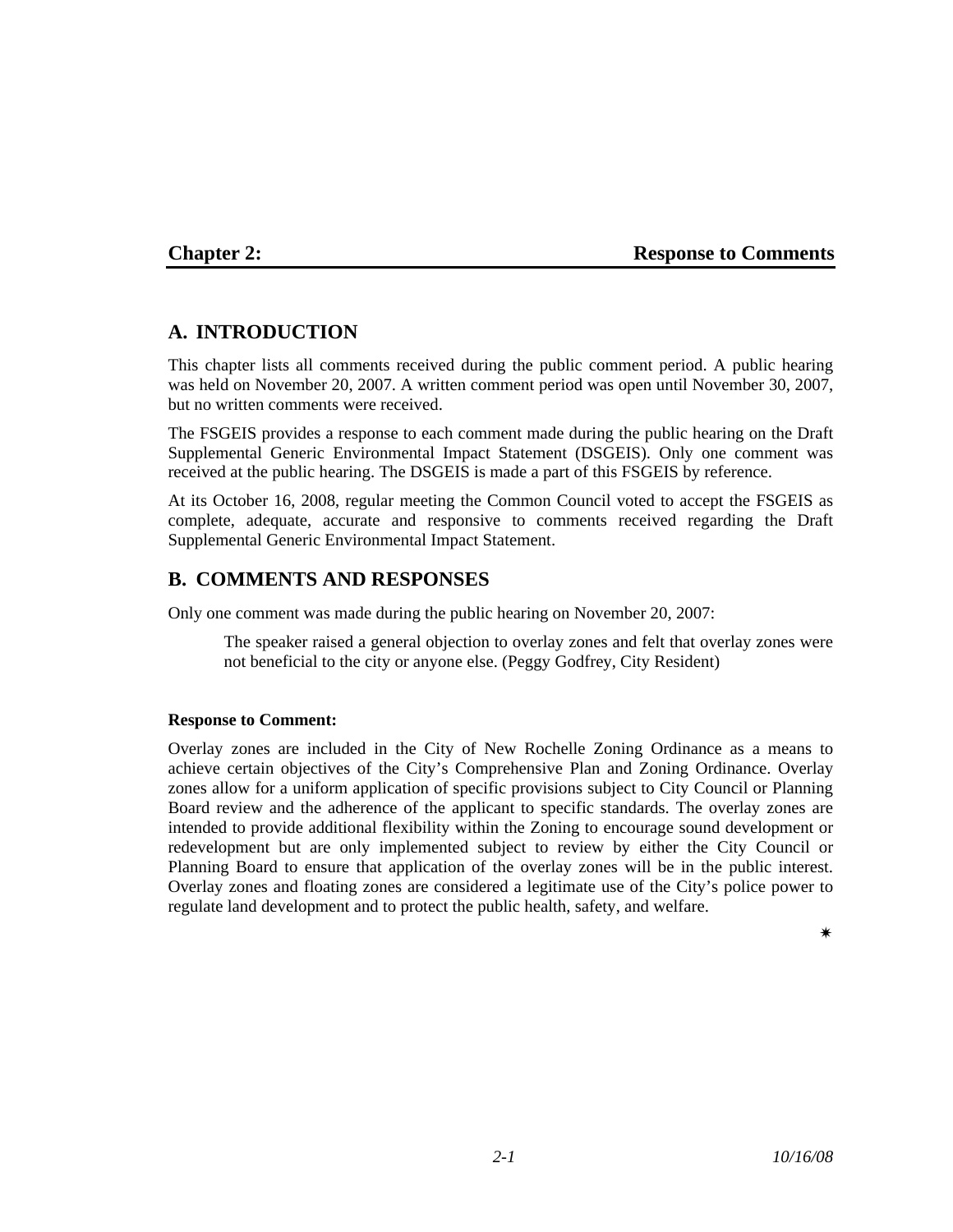Actions Required:

- Amendment to § 331-4. to add definition of Floating Overlay Zone
- Repeal of § 331-85.3. Downtown Density Bonus (DDB) Overlay Zone.
- Add Article XX Floating Overlay Zone, § 331-153. Introduction; definition, § 331-154. Downtown Density Bonus (DDB) Floating Overlay Zone

#### New items in **bold**

§ 331-4. Specific terms defined.

FLOATING ZONE — A floating zone district defines a use, such as an office complex, educational institution, research laboratory, or multifamily housing, that the community wants to encourage. The floating zone can be affixed to a qualifying parcel of land, either upon the application of the parcel's owner or upon the initiative of the local governing body. Upon approval, the parcel is rezoned to reflect the new use and becomes a separate zoning district as an amendment to the Zoning Ordinance. Its development is governed by the use, dimensional and other provisions of the Floating Zone Ordinance.

**FLOATING OVERLAY ZONE — A floating overlay zone is an unmapped district that at the discretion of the City Council may be superimposed on one or more established underlying zoning districts which may be used to impose supplemental restrictions on uses in these districts, permit uses otherwise disallowed, or implement some form of density bonus or incentive bonus program. The floating overlay zone can be affixed to a qualifying parcel of land, either upon the application of the parcel's owner or upon the initiative of the local City Council. Upon approval, the floating overlay zone is applied to the parcel and becomes a mapped overlay district. Its development is governed by the use of the underlying zoning district and the dimensional and other provisions of the Floating Overlay Zone Ordinance.** 

OVERLAY ZONE — A mapped overlay district superimposed on one or more established underlying zoning districts which may be used to impose supplemental restrictions on uses in these districts, permit uses otherwise disallowed, or implement some form of density bonus or incentive bonus program.

#### **Article XX Floating Overlay Zone**

#### **§ 331-153. Introduction; definition.**

- **A. See § 331-4.**
- **B. Introduction. A floating overlay zone is an unmapped district that at the discretion of the City Council may be superimposed on one or more established underlying zoning districts which may be used to impose supplemental restrictions on uses in these districts, permit uses otherwise disallowed, or implement some form of density bonus or incentive bonus program. The floating overlay zone can be affixed to a qualifying parcel of land, either upon the application of the parcel's owner or upon the initiative of the local City Council. Upon approval, the floating overlay zone is applied to the parcel and becomes a mapped overlay district. Its development is governed by the use of the underlying zoning district and the dimensional and other provisions of the Floating Overlay Zone Ordinance.**

**Floating overlay zones are distinct from overlay zones because of several features, the most significant of which is that overlay zones are mapped, and floating overlay zones are not mapped until legally placed. Floating overlay zones are also distinct from floating zones; the substantive difference is that a floating zone replaces an underlying zoning district, while a floating overlay zone works in tandem with existing underlying zoning districts.**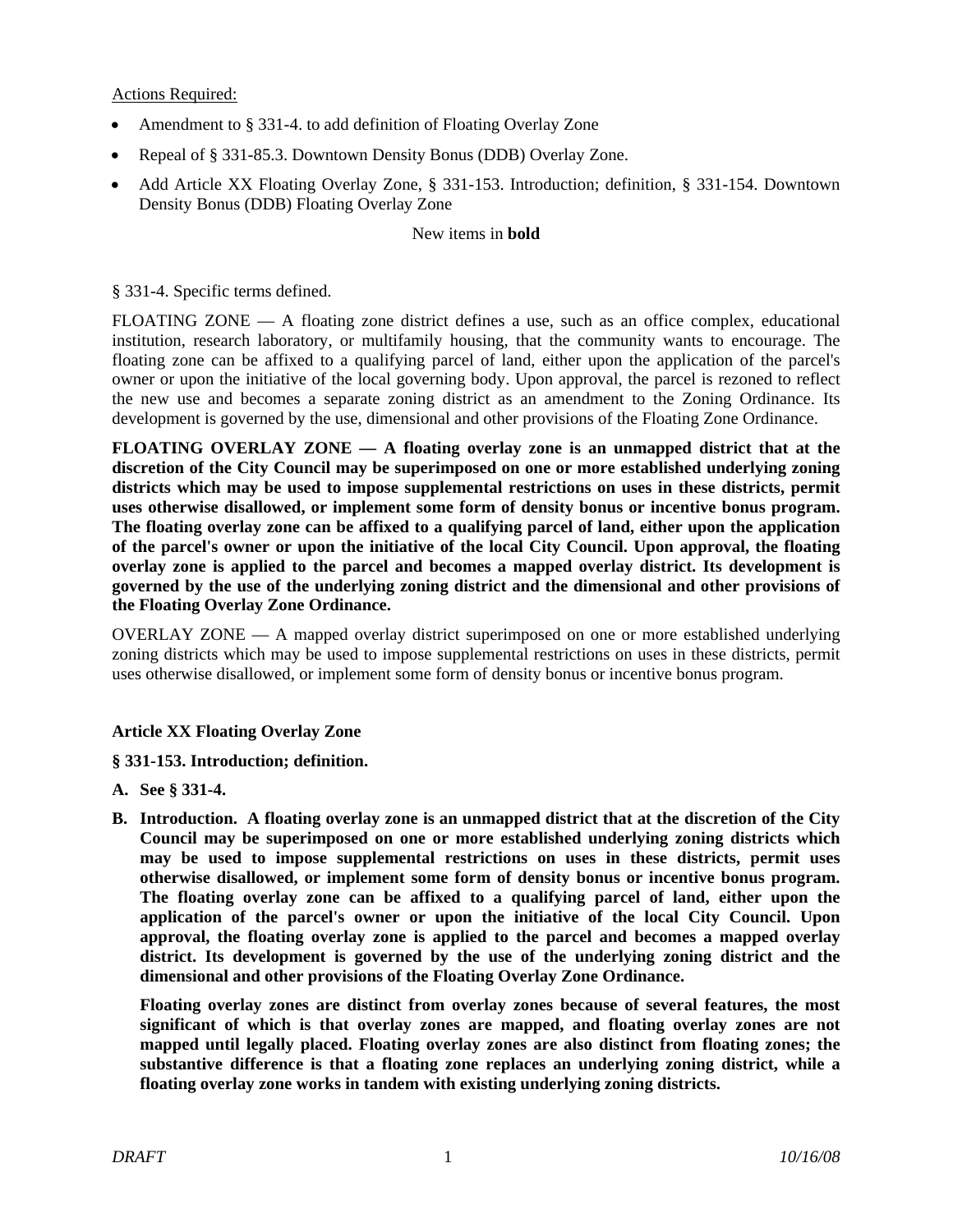#### **§ 331-154. Downtown Density Bonus (DDB) Floating Overlay Zone**

- A. Legislative Findings and Purpose: There exist within the Central Parking Area, as shown on the Zoning Map, the potential and desire to redevelop certain large underutilized areas with mixed-use projects to create a vibrant mix of residential, office, hotel, retail, and entertainment uses to serve both resident and non-resident (e.g. office and visitor) populations. There is also the potential and desire to encourage reoccupancy or adaptive reuse of smaller properties along Main Street in a manner consistent with the smaller-scale Main Street character. Recognizing this potential and desire, the City seeks to encourage redevelopment that has significant public benefits and enhances the character of the Downtown area. Density bonuses are intended to give property owners incentives to provide public benefits such as improved parks and open space, new public parking, improved pedestrian areas, and preservation of the Downtown's historic character in conjunction with the development of mixed-use projects.
- B. Initiation. A density bonus on a development site shall be sought from the City Council. An application shall be initiated by filing a petition with the City Council.
- C. Eligibility of Development Site. The Downtown Density Bonus **Floating** Overlay Zone (DDB) is hereby established as a floating overlay zone with potential application to any development site which meets all of the following eligibility requirements:
	- (1) The development site shall be located within the DB, DMU, or DMUR zoning district, in the Central Parking Area as shown on the Zoning Map.
	- (2) The development site, in the DMU or DMUR zoning district, shall consist of a parcel or assemblage of parcels with an area of at least 60,000 square feet.
	- (3) The development site, in the DB zoning district, shall consist of a parcel or assemblage of parcels with an area of not greater than 60,000 square feet.
	- (4) The development site, in the DMU or DMUR zoning district, shall be located within 500 feet of the New Rochelle Transit Center or a public parking facility with greater than 300 spaces.
	- (5) The development site, in the DB zoning district, shall be located within 500 feet of any public parking facility, except that where a development site does not meet such distancing requirement but satisfies all other zoning requirements, provides all parking on-site, all such parking is subsurface, and the applicant submits an environmental impact statement for the proposed project on the site, the City Council may, in its sole and absolute discretion, waive such distancing requirement for a development site in the DB zoning district.
- D. Permitted uses and Dimensional Standards. Permitted uses and Dimensional Standards within the Downtown Density Bonus Floating Overlay District are the same as those for the underlying DB, DMU, and DMUR Zoning Districts with the exception of Height and FAR which may be increased at the discretion of City Council under the provisions of this Section.
- E. Bonuses. The density bonuses to be applied to a development site can consist of additional FAR and/or Height.
	- (1) FAR bonuses, which vary by the underlying zoning district, may be applied to the base FAR of a development site for providing any one or several of the public benefits identified in the table below. In no event may total FAR for a development site exceed 4.0 in the DB, **5.5** in the DMU, or **11.5** in the DMUR.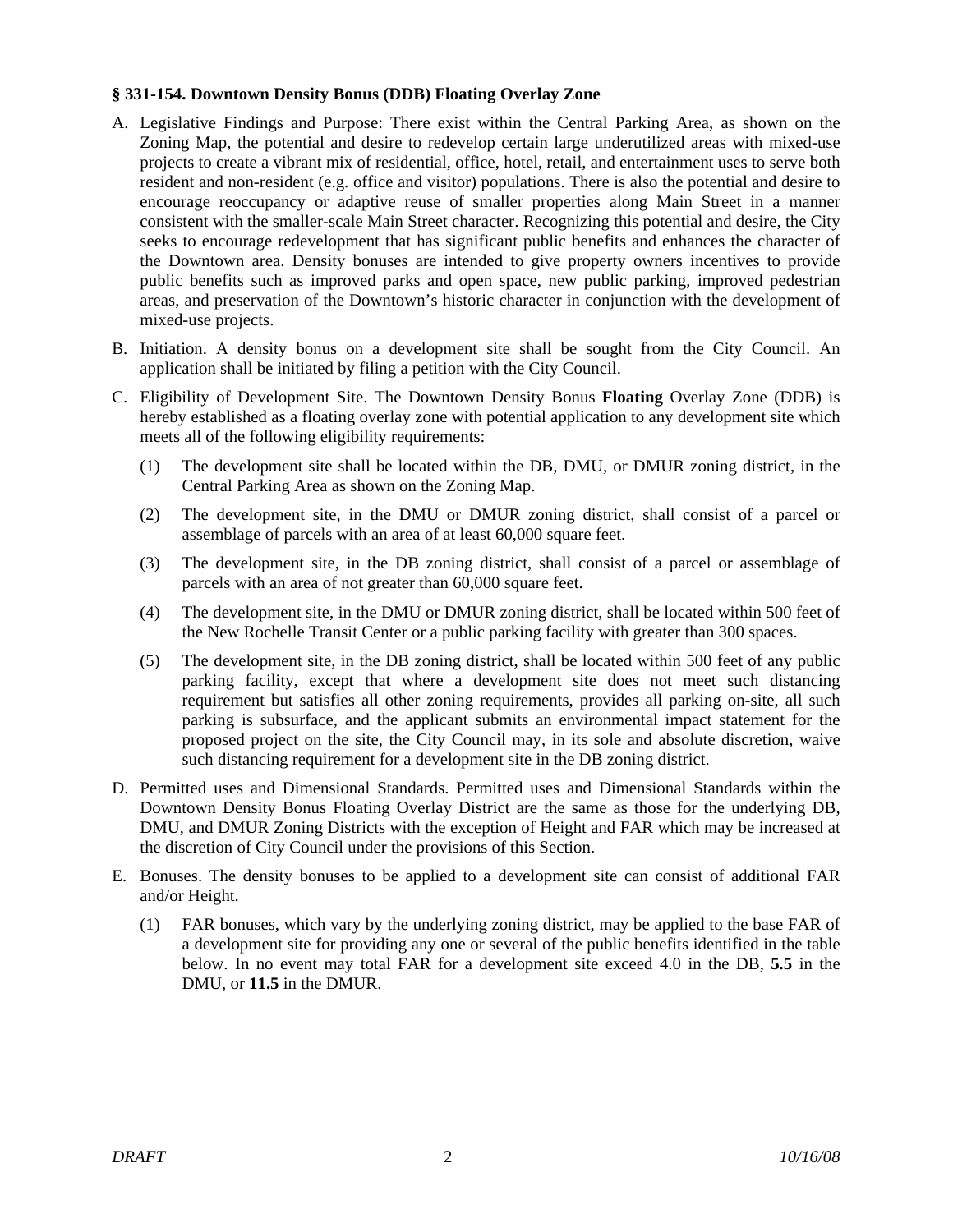|                                                                                                                                                                                                                                                                           |           | <b>Maximum FAR Bonus</b> |             |  |  |
|---------------------------------------------------------------------------------------------------------------------------------------------------------------------------------------------------------------------------------------------------------------------------|-----------|--------------------------|-------------|--|--|
| <b>Public Benefit</b>                                                                                                                                                                                                                                                     | <b>DB</b> | <b>DMU</b>               | <b>DMUR</b> |  |  |
| Provision of new public parking in excess of that required<br>for proposed uses and which provides a significant public<br>benefit, or significant improvement or replacement of an<br>existing parking facility.                                                         | N/A       | 1.0                      | 1.5         |  |  |
| Provision of new publicly accessible open space on-site or<br>anywhere within the DB, DMU, or DMUR Zoning Districts<br>in the Central Parking area, and/or improvements to<br>existing open space or streetscape in excess of any<br>improvements required by § 331-119.1 | N/A       | 1.0                      | 1.5         |  |  |
| Commitment to design and construct a project to achieve<br>United States Green Building Council Leadership in Energy<br>and Environmental Design (LEED) certification at either of<br>the following levels:                                                               |           |                          |             |  |  |
| Silver                                                                                                                                                                                                                                                                    | 2.0       | 1.25                     | 2.5         |  |  |
| Gold                                                                                                                                                                                                                                                                      | 2.0       | 1.5                      | 3.0         |  |  |
| Platinum                                                                                                                                                                                                                                                                  | 2.0       | 1.5                      | 3.5         |  |  |
| Provision of a minimum of 100,000 sq. ft. of office and/or<br>hotel with conference center use guaranteed by a<br>covenant to provide same.                                                                                                                               | N/A       | 1.5                      | 3.0         |  |  |
| Protection, conservation, or renovation of historic site or<br>building element of historic quality.                                                                                                                                                                      | 2.0       | 1.0                      | 1.5         |  |  |
| Maintain and enhance the overall architectural character,<br>massing, and urban design of Main Street, furthering its<br>critical role as a pedestrian-scaled retail destination.                                                                                         | 2.0       | N/A                      | N/A         |  |  |
| Provision of public access between Main Street and public<br>or private parking facilities.                                                                                                                                                                               | 0.25      | 0.25                     | 0.25        |  |  |
| New construction with high-quality design that is in context<br>with adjacent buildings or that serves to enhance the<br>downtown visual environment.                                                                                                                     | 2.0       | 1.5                      | 2.0         |  |  |
| <b>Maximum Total FAR Bonus</b>                                                                                                                                                                                                                                            | 2.0       | 1.5                      | 6.0         |  |  |

- (2) A Height bonus for a total Height not exceeding **500** feet may be provided to any development site in the DMU or DMUR Zoning Districts or for a total Height not exceeding 165 feet may be provided to any development site in the DB Zoning District, which site meets all of the criteria in **§331-154(C)** and some or all of the criteria in Sections **331-154(E)(1) and 331-154(G)**.
- (3) Any Height bonus shall be set back at least fifty-five (55) feet from the right-of-way of Main Street starting at a point a maximum of 40 feet above grade.
- F. Application and Procedure. An application to map an eligible development site to the **DDB Floating Overlay** and to seek applicable Height and/or FAR bonuses for such site shall be initiated by formal petition to the City Council. Along with its petition, the applicant shall submit a description of its proposed project, including a conceptual plan and statement of proposed use, together with an environmental assessment of the potential impacts associated with the proposed project to the satisfaction of the City Council, as lead agency, in accordance with the State Environmental Quality Review Act and its implementing regulations. At a minimum, this environmental assessment shall take the form of a Long Environmental Assessment Form (EAF) with supplemental information in Part 3 of the EAF identifying the project's potential impacts with respect to: aesthetics, streetscapes, and neighborhood character including a visual impact study; parking demand and available supply; traffic generation; and demand on water and sanitary sewer infrastructure. The City Council may require preparation of an Environmental Impact Statement (EIS) based upon its analysis of the EAF. **The petition together with the EAF or EIS, as the case may be, shall be referred to the Planning Board for recommendation and report.**